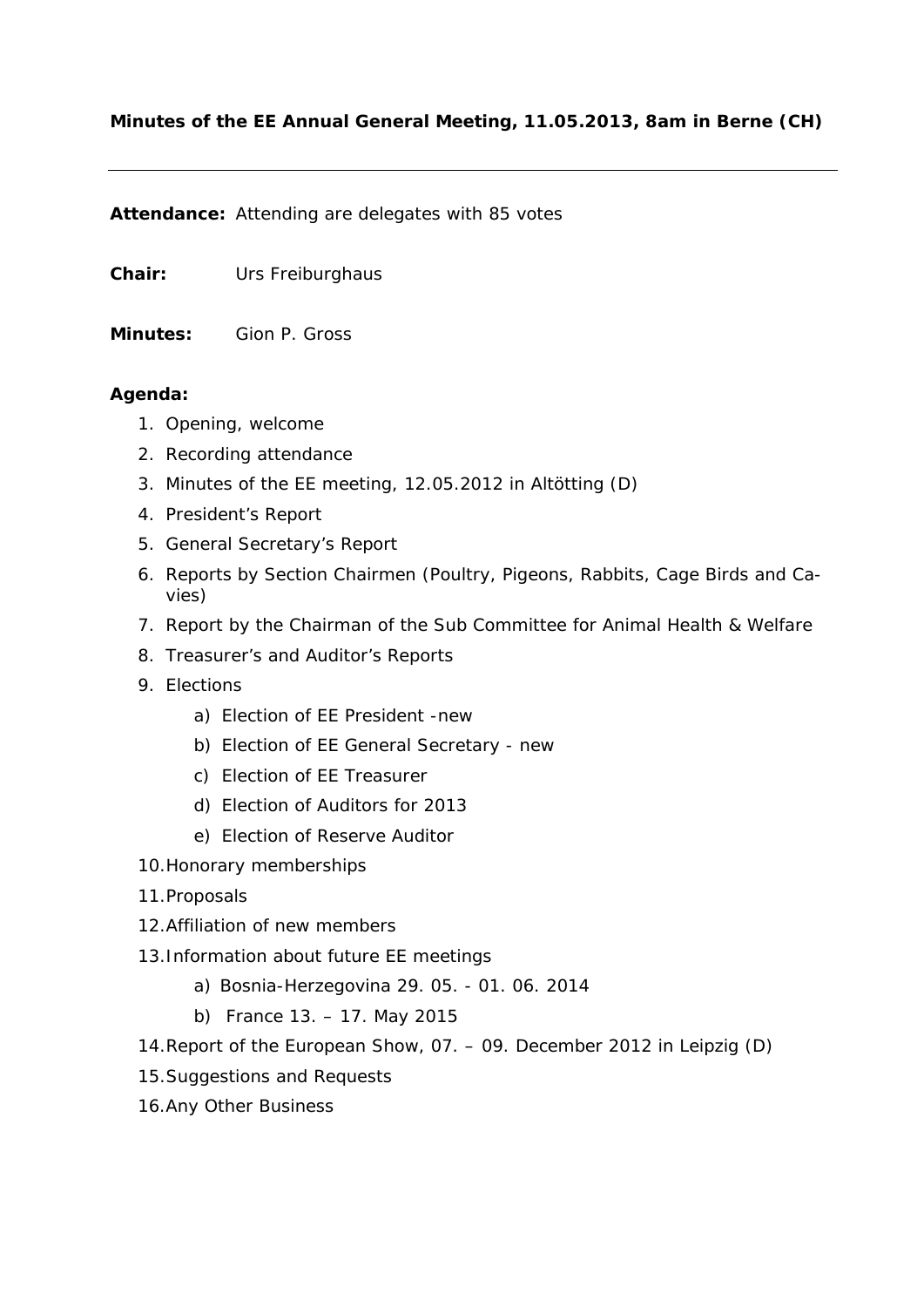### **1 / Welcome**

*"Every man steers his little boat towards a goal, in a certain direction, on the ocean of life.* 

*There are currents that affect everyone, most of them are without maps and compass, though, the saviours of the sea...* 

*Those that recognise the wrong direction, grab the rudder with strong hands whilst offering the sails to new winds from heaven.* 

*And by his strength and heaven's help he cuts through the dangerous storm, avoiding the cliffs and finds his goal."* 

With these words by Jeremias Gotthelf, the President welcomes all delegates.

He extends a special welcome to:

The President of the organising association, Kleintiere-Schweiz, Kurt Lirgg as well as his fellow Executive members plus all other helpers that have prepared this convention with so much joy and enthusiasm.

The EE Honorary Members:

- Micky Tompers/L
- Evelyne van Vliet/GB
- Dr. Werner Lüthgen/D
- Federico Voltolini/I
- Alois Kirchhofer/CH
- Jean-Louis Frindel/F
- Willy Littau/DK
- Hans Zürcher/CH
- Istvan Rohringer/H
- Hermann Stroblmair/A
- Hans Schippe/NL
- Herbert Zens/CZ
- August Heftberger/A
- Dietmar Kleditsch/D
- Jaroslav Kratochvil/CZ
- Jean Claude Perriquet/F
- $\bullet$  Urs Lochmann/CH
- Peter Zuffa/SK
- Gion Gross/CH
- Prof. Hans Joachim Schille/D
- Urs Freiburghaus/CH

A special welcome is also extended to those delegates that are attending for the first time.

He thanks both interpretors, Urs Lochmann from Switzerland and Jean Louis Frindel from France for their ever valuable contributions and presents them with a small present. He also thanks Kleintiere Schweiz for the use of their simultaneous translating equipment, that we have been using for years free of charge.

The meeting remembers all the friends that have passed away in the last 12 months with a minute's silence, especially the Honorary President, Edwin Vef [D] as well as the Honorary Member Fritz Marhann [A].

Apologies for absence have been received from the following Honorary Members:

Adi Rudolf/D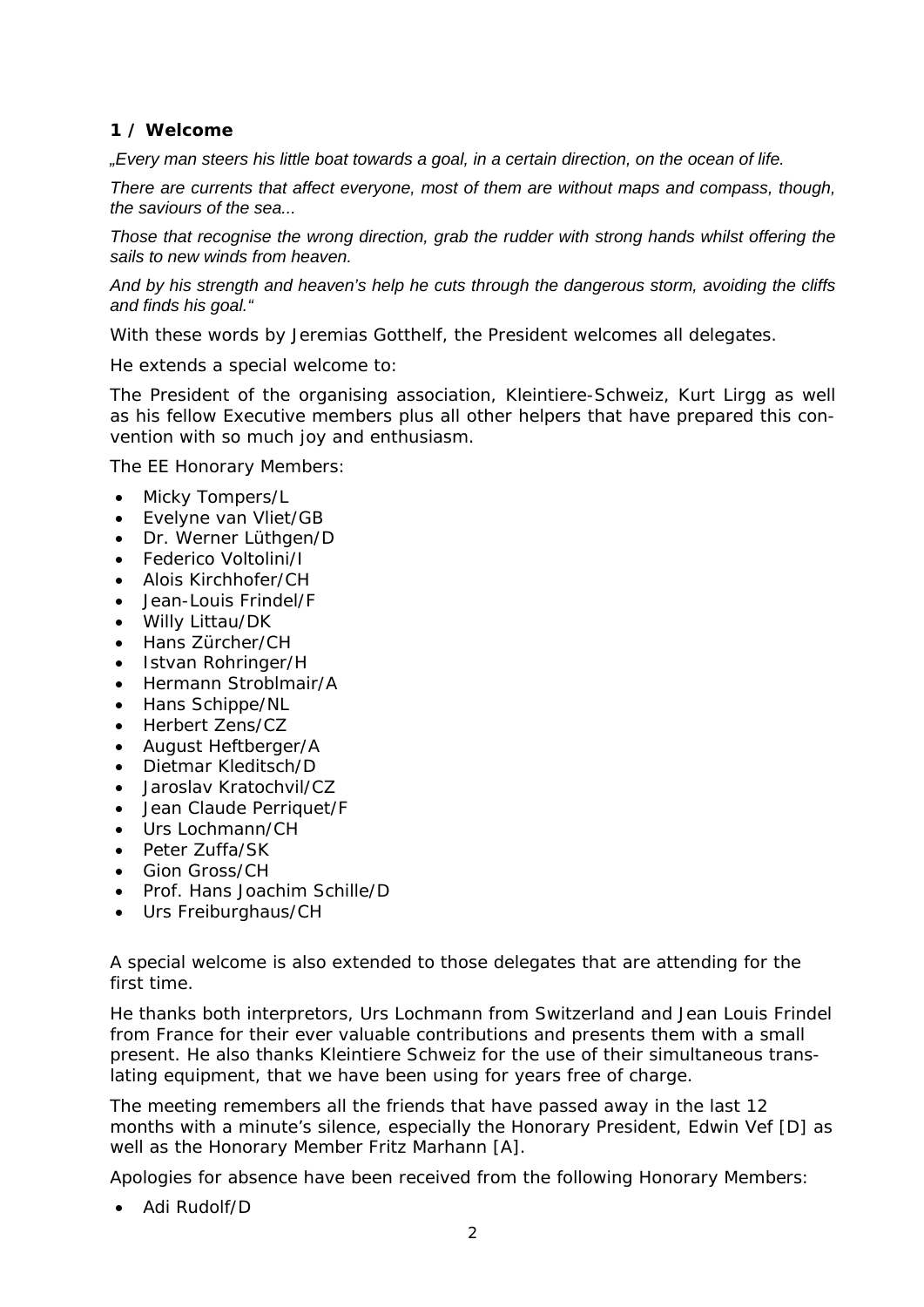- Jacques Witry/Lux
- Schmid Hans Ueli/CH
- Franz Schuster/A
- Frans van Oers/NL
- André Legrand/B
- Richard Piccinin/CH
- Werner Iseli/CH

Regula Wermuth and Karin Starkemann are presented with a bouquet of flowers and Kurt Lirgg und Peter Iseli with an EE medal as a thank you for all their hard work.

### **2 / Recording attendance**

| Votes:             | 85  |
|--------------------|-----|
| Absolute majority: | 43  |
| Attendace:         | 140 |

### **Election of vote counters:**

*Conclusion: the following delegates are elected:*

- Günter Wimmer
- Erwin Bär
- Rainer Wolf
- Petr Tejml

# **3/ Minutes of the EE meeting, 12.05.2012 in Altötting (D)**

*Conclusion: the minutes are taken as read and the General Secretary is thanked .* 

# **4 / President's Report**

*Conclusion: The President's Report is approved unanimously.* 

# **5 / General Secretary's Report**

*Conclusion: The General Secretary's Report is approved unanimously.* 

### **6 / Reports by the Section Chairmen (Poultry, Pigeons, Rabbits, Cage Birds and Cavies)**

The Chairmen of the sections report on their section meetings. We refer to the minutes of all section meetings.

### **7 / Report by the Chairman of the Sub Committee for Animal Health & Welfare**

*Conclusion: The report by the Chairman of the EE Sub Committee for Animal Health and Welfare is approved unanimously.* 

# **8 / Treasurer's and Auditor's Reports**

Treasurer Willy Littau informs all about the accounts:

| Total income:           | € 105'354 |
|-------------------------|-----------|
| Total expenditure:      | € 36'410  |
| Balance per 31.12.2012: | €68′943   |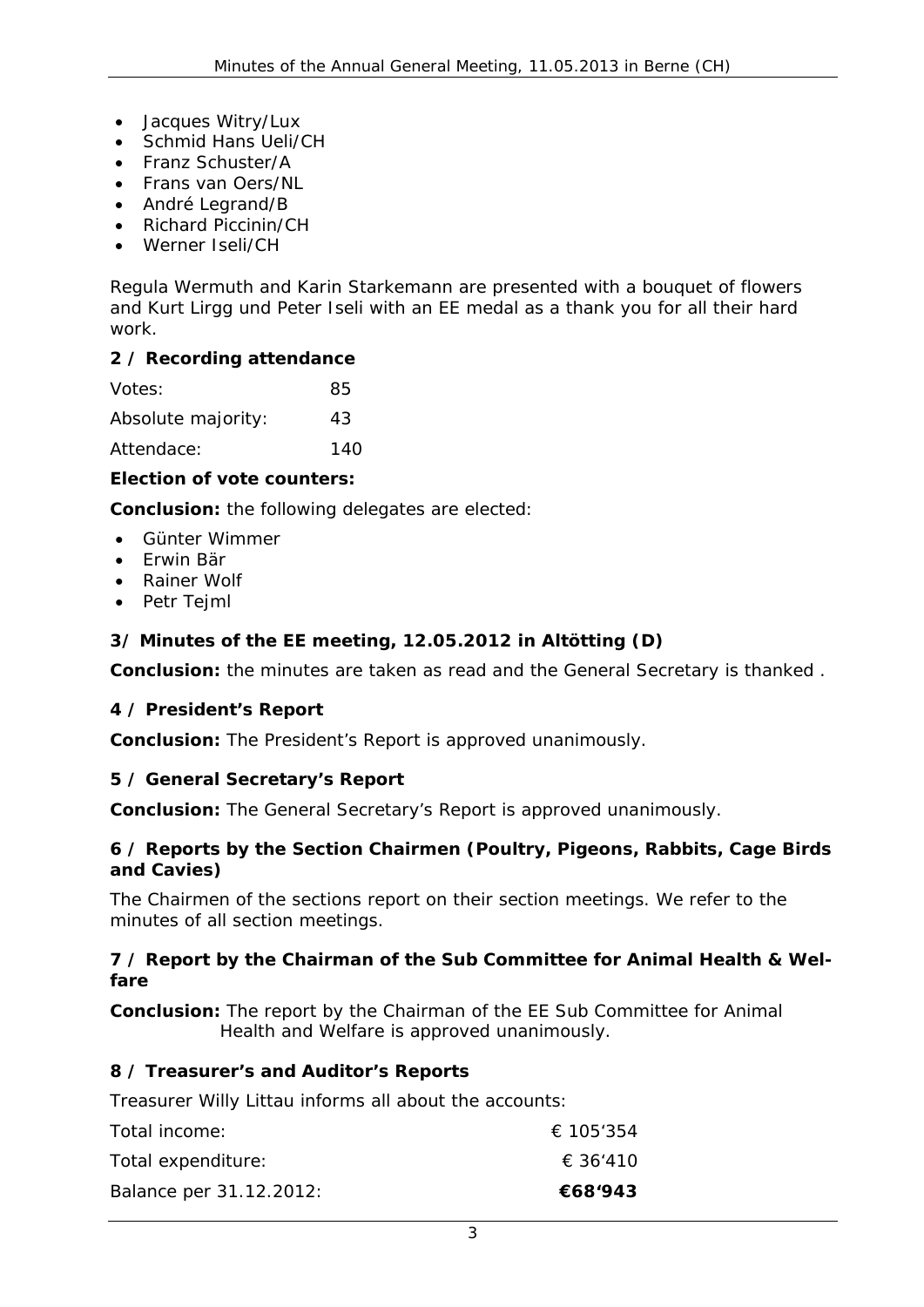Peter Zuffa reads out the Auditor's report and certifies that the accounts are kept flawlessly.

*Conclusion: The accounts and the Auditor's report are unanimously approved and. the Treasurer and Executive discharged.* 

### **9/ Elections**

In accordance with the Constitution, the following elections are due this year:

### **9.1 The election of a new President**

*Conclusion:Gion Gross is elected unanimously as the new EE President.* 

### **9.2 The election of a new General Secretary**

*Conclusion:Esther Huwiler is elected unanimously as the new EE General Secretary.* 

#### **9.3 Re-election of the EE Treasurer**

*Conclusion:Willy Littau is elected for another term of office.*

### **9.4 Election of Auditors for 2013**

Our auditor, Helmut Sakac from Austria has given up his cavy stud and therefore has resigned from all his offices within the EE. He would have stood as Auditor today.

For this reason, the following suggestion is made:

- Peter Zuffa/SK extends his period of office by one year to 2014.
	- The current reserve Auditor, Erwin Bär/CH moves up.

*Conclusion: Peter Zuffa and Erwin Bär are elected unanimously.* 

### **9.5 New proposal for a reserve Auditor: Roland Ohlinger / Lux.**

*Conclusion:Roland Ohlinger is elected unanimously as the new reserve Auditor.* 

### **10 / Honorary Memberships**

As a token of appreciation for their great merits within the fancy, the following delegates are proposed for an honorary membership:

- Robert Boéchat (CH)
- Lothar Heinrich (D)
- Dieter Meister (D)
- Peter Mickmann (D)
- Vladimir Pavin (HR)

Gion Gross proposes Urs Freiburghaus to become an Honorary President of the EE.

*Conclusion: Urs Freiburghaus is bestowed with an Honorary President's title through a standing ovation.* 

### **11/ Proposals**

The Netherlands have sent in a proposal to host the European Show 2027.

*Conclusion: The Netherlands have been awarded the European Show for 2027 unanimously.*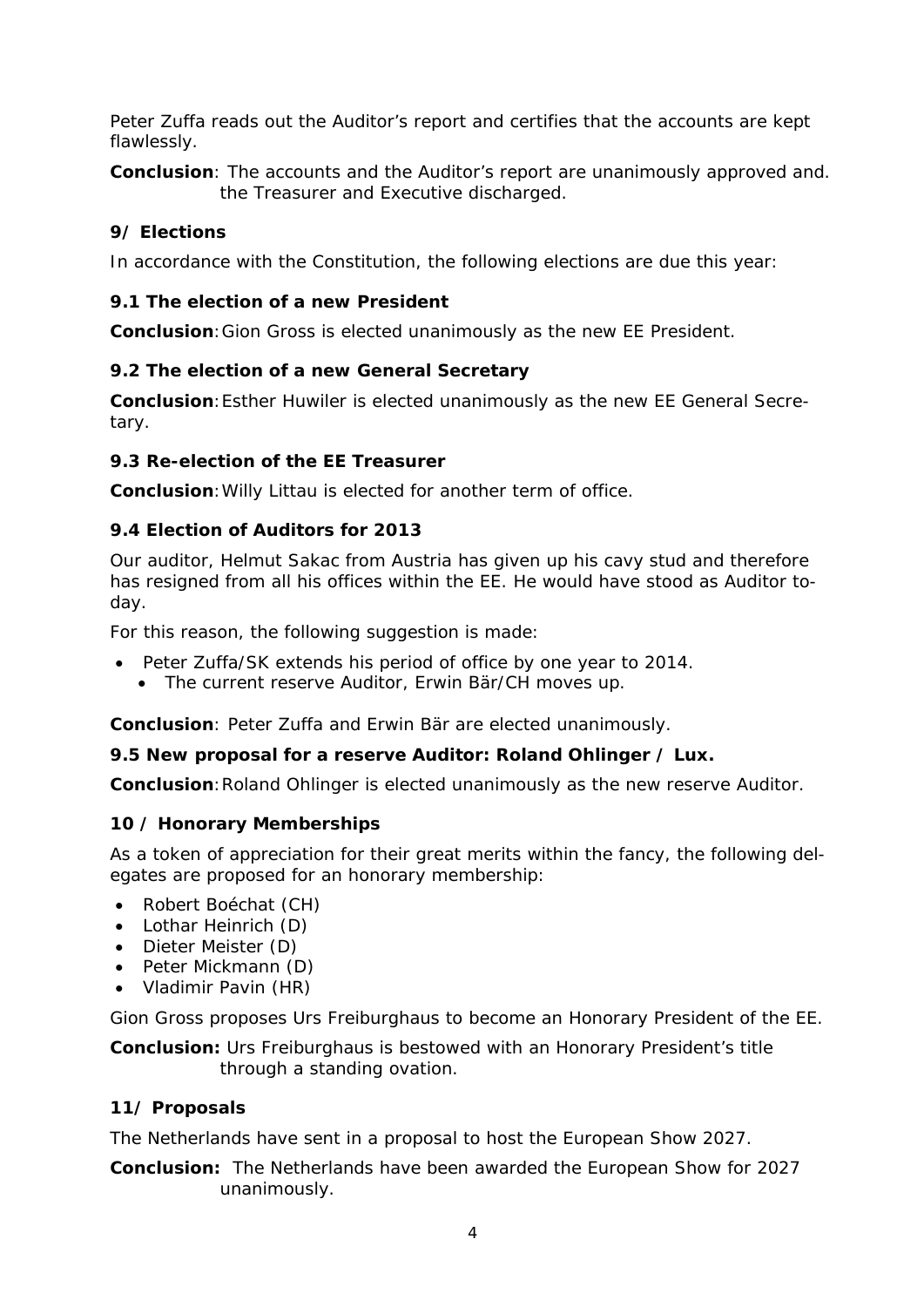# **12 / Affiliation of New Members**

The following three countries/sections have requested EE affiliation and submitted all required documents:

- Denmark, Cavies
- Italy, Cavies
- The Netherlands, Cage Birds

The representatives of Denmark, Italy and the Netherlands introduce their associations briefly.

*Conclusion: The cavy sections of Denmark and Italy as well as the cage bird section of the Netherlands are affiliated to the EE unanimously.* 

# **13 / Next EE Conventions**

# **2014 29. May to 1. June in Sarajevo, Bosnia Herzegovina**

The President of the Bosnian association, Edin Jabandzic gives some details about the forthcoming convention and hopes for a good turn out.

### **2015 13. – 17. May in Metz, France**

Information will be available in the next year.

# **2016 4. – 8. May, Austria**

The first contacts have been established with the national association RÖK.

| 2017 | 24. - 28. May in Hungary     |
|------|------------------------------|
| 2018 | 9. – 13. May in Denmark      |
| 2019 | 29. May - 2. June in Croatia |
| 2020 | $20. - 24.$ May $-$ open     |
| 2021 | 12. – 16. May in Germany     |
| 2022 | $25. - 29.$ May $-$ open     |
| 2023 | $17. - 21.$ May $-$ open     |
| 2024 | 08. – 12. May in             |
| 2025 | 28. May $-1$ . June $-$ open |
|      |                              |

2026 13. -17. May – open

# **2027 05. – 09. May in Holland**

Proposals for hosting future conventions are invited and can be sent to the EE President.

# **14 / European Show 7.- 9. December 2012 in Leipzig [D].**

We all agree that the 27. European Show will go down in history as the greatest small livestock show ever to be held worldwide. The 95.000 exhibits have obliterated any previously held small livestock show. Around 12.000 entries had to be refused.

Christof Günzel, deputy chairman, reads out a detailed report about the 2012 European Show.